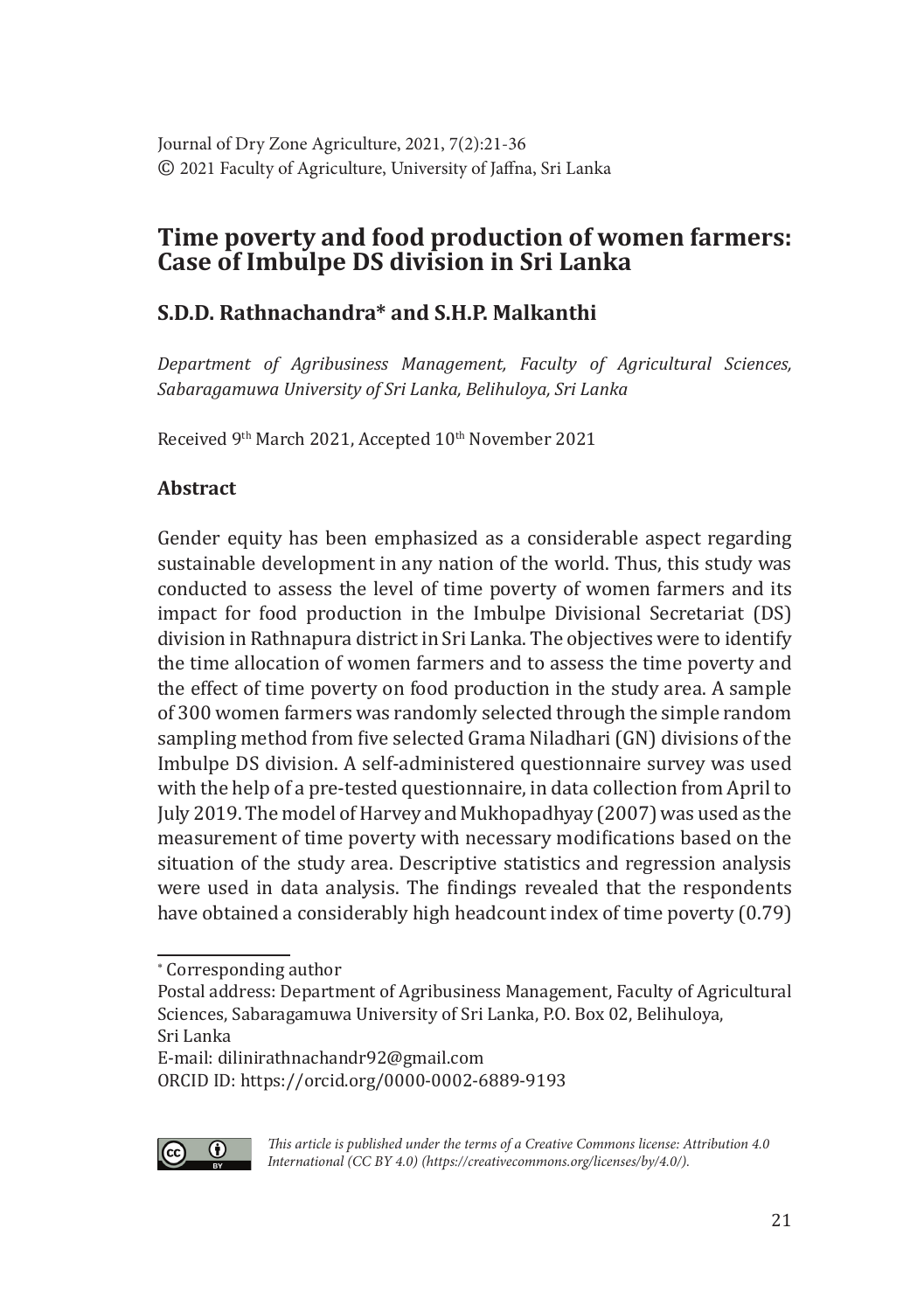in their efforts in food production. Therefore, it can be concluded that women farmers who live in the Imbulpe area consist of a low level of time for their farming and leisure activities. Therefore, conducting extension programs related to the application of modern farming technologies and enhance market information accessibility to reduce the time consume when marketing their agricultural products and enhance the participation in stress management programs are timely important activities to help these women farmers.

**Keywords:** farming activities, food production, gender equity, time poverty, women farmers

## **INTRODUCTION**

Currently, time is gradually becoming a significant determinant of the overall capacities and wellbeing of human beings (Mogilner *et al.,* 2018). When consider the present status of developed as well as developing countries, time poverty acts as a conspicuous issue rather than the poverty associated with income and other physical assets (UNDP, 2014). Because most of the workers are paying much more attention to the paid and unpaid care work of family members and they have not adequate time for leisure activities (Glynn, 2019; Rusu, 2015; UN, 2019).

Generally, time poverty is defined as the situation that individuals do not have adequate time for rest and leisure after allocating their time for working, domestic activities, or for any other activity such as caring and sharing with family members (Irani and Vemireddy, 2020; Zilanawala, 2014). Most of the economists showed that, time is a limited resource and if any person allocates a considerable amount of time for a paid or an unpaid work-related activity that means less leisure is available for their lives. It causes a high level of tiredness and time poverty for that individual (Matulevich and Viollaz, 2019).

Recent research findings demonstrate the variations in time poverty in the gender basis. According to the findings, women are more time-poor than men because child caring, household activities, and some other income generating activities are performed by the women (Arora and Rada, 2016; Bardasi and Wodon, 2010; Jabeen *et al.,* 2020; Urakawa *et al.,* 2020). Further, the findings of previous studies proved that women have a higher level of work intensity index than men. This higher level of work intensity index leads to an enhanced level of time poverty of women by increasing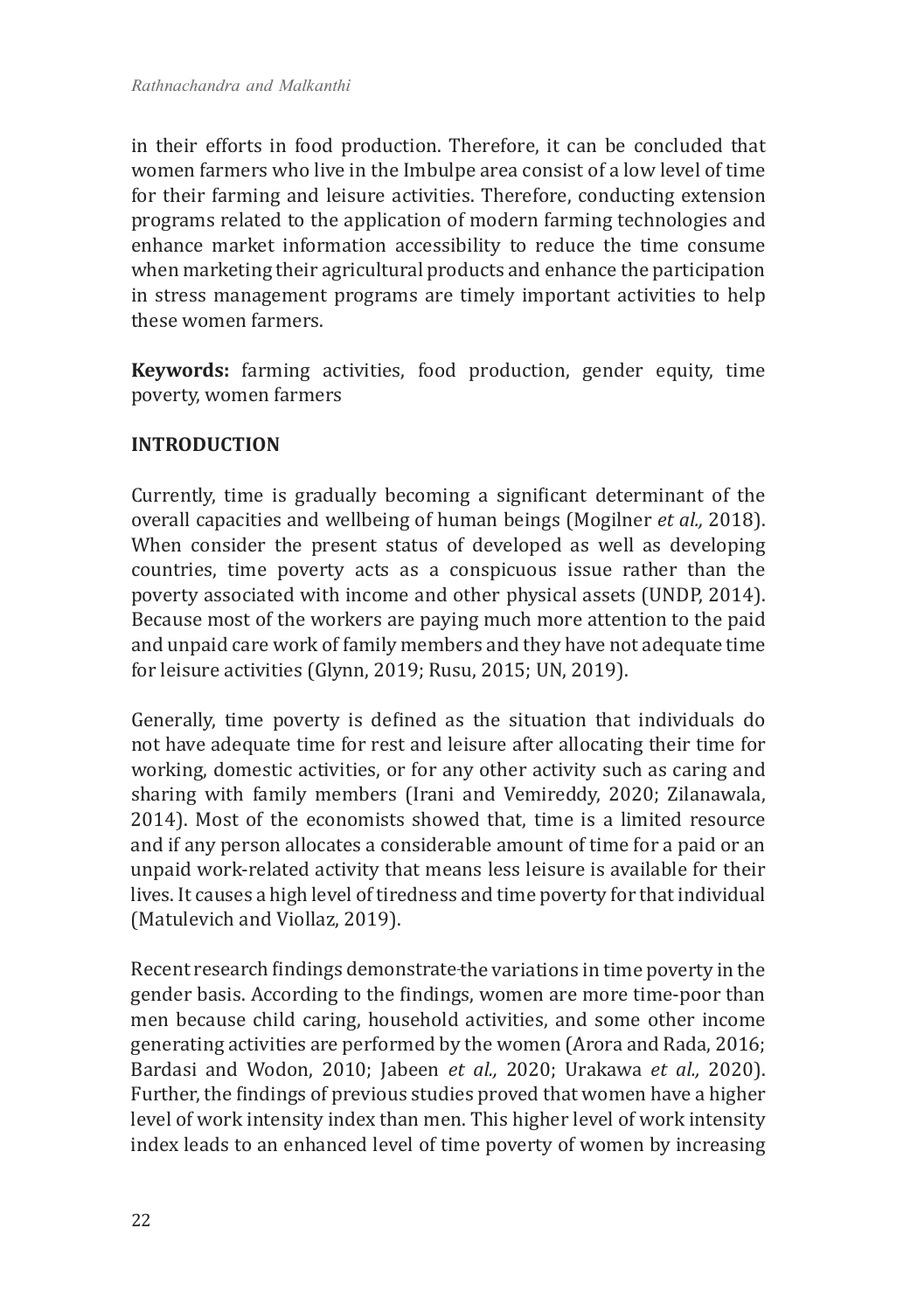physical and mental stress and also the higher working hours due to higher level of the workload of women than men. Therefore, a higher level of time poverty causes to reduce their working efficiency and capabilities of women farmers than men (Arora, 2015; Arora and Rada, 2016).



Figure 1: Impact of time poverty on agricultural production (Source: Arora and Rada, 2016).

Figure 1 shows the basic relationship between time poverty and agricultural production. This figure demonstrated the mental stress related to time poverty. An illness condition of a family member causes maximum demand for a woman's work time duration within the household. Further, the reduction of labor input or hours in agricultural production leads to minimizing the total amount of agricultural production (Arora and Rada, 2016). When consider the demand for gender division of labor in domestic activities and the agricultural sector, it reduces women's leisure time and minimizes the working capacity on the farm (Arora and Rada, 2019). As per the Channel 2 of figure 1, the reduction of women's leisure time by increasing the day length of working of women farmers has happened (Arora and Rada, 2016). According to channel 1, the high degree of women's time poverty generates negative consequences for their physical and mental stress. These factors can help to reduce agricultural production (Arora and Rada, 2016; FAO, 2013).

Some researchers and policymakers focus their attention on the use of time and time scarcity of workers. They use global measurement for the concept of time poverty, Vickery's (1977) has developed a two-dimensional demonstration of income poverty by adjusting the time based on the US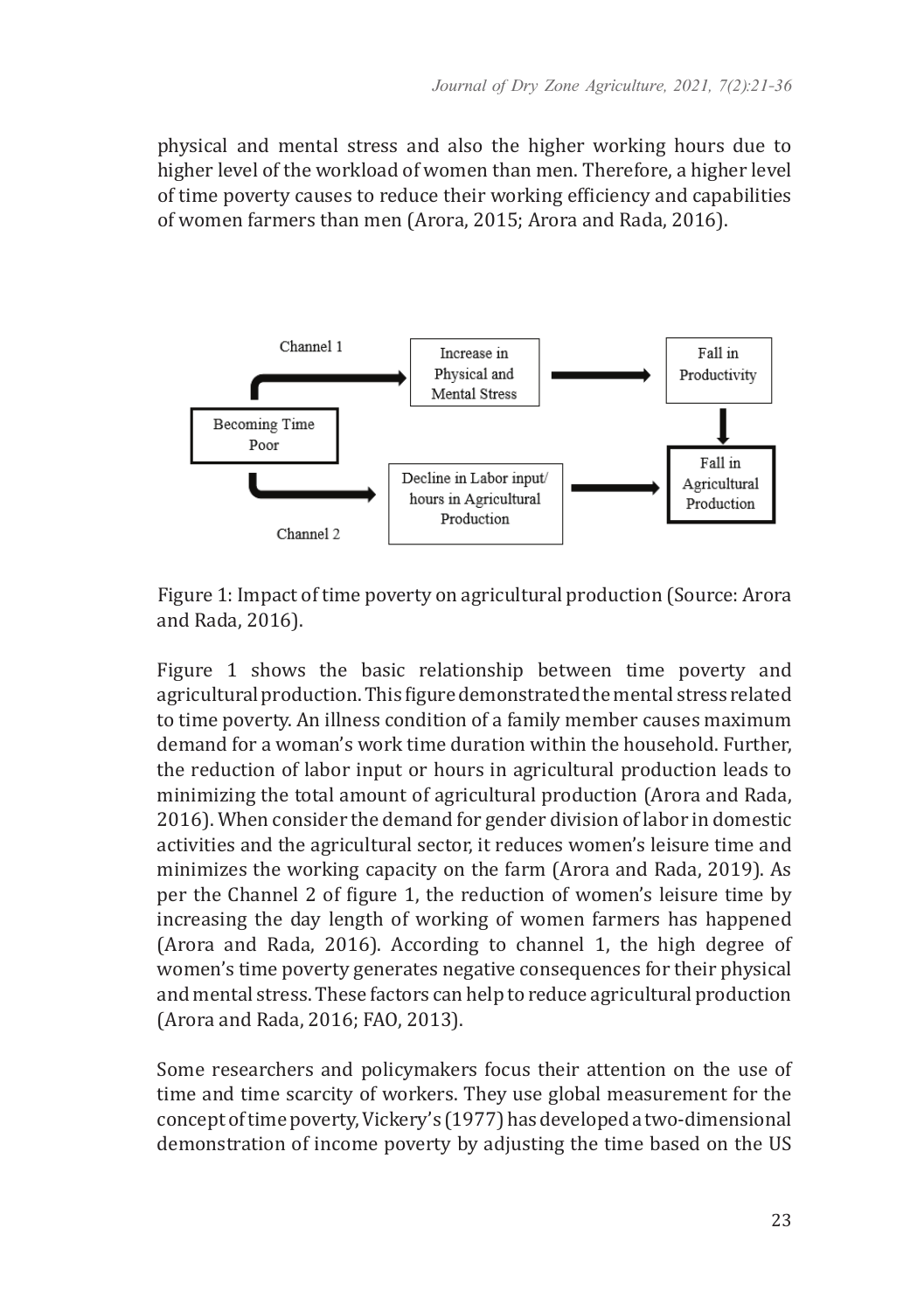context. Douthitt (2000) developed a model, deviated from Vickery's model, by using the existing data from US Time Use Survey. Harvey and Mukhopadhyay (2007) made three adjustments to Vickery (1977) model, based on the comparison of allocatable time (TA) by making linkages between the paid work (TW) and the remaining time for the leisure (TL). If the actual allocatable time is lower than the expected allocated time for paid work, by creating the individuals being time poverty. Allocatable time is the aggregation of the estimated time that is used for paid work and available time for leisure. If the individuals are suffering from a lack of available leisure time and a low level of time for the physical and mental well-being, those individuals can be time-poor.

Time poverty has become a serious issue rather than income poverty (Giurge and Whillans, 2019; Urakawa *et al.,* 2020). Because it directly affects for the overall productivity and working efficiency of the food production of individuals. In addition to that, time poverty has influenced on the physical and mental health of people and their wellbeing (Arora and Rada, 2016). Further, in the case of women farmers who live in rural areas, they are suffering from a conspicuous level of time poverty as child caring, household activities, agricultural activities, and many other works regarding self-employment are performed by them.

Imbulpe DS division is a rural farming area where most of the women farmers are performing agricultural activities. In addition, a considerable share of men is working in urban areas. Therefore, lots of women are engaged in agriculture and allied activities. However, women farmers have to do both domestic activities and also agricultural activities in the study area. In addition to that, child caring and self-employment related activities cause to reduce the leisure time of women farmers in this area. Based on theories of time poverty, it may lead to minimize their food production by the impact of the increasing physical and mental stress of women farmers and also the decreasing of working hours related to the agricultural activities of women farmers in the study area.

Therefore, it is timely important to assess the level of time poverty of women farmers and identify the impact of time poverty on food production of them in the Imbulpe DS division, as it is hard to find literature on such type of a study yet.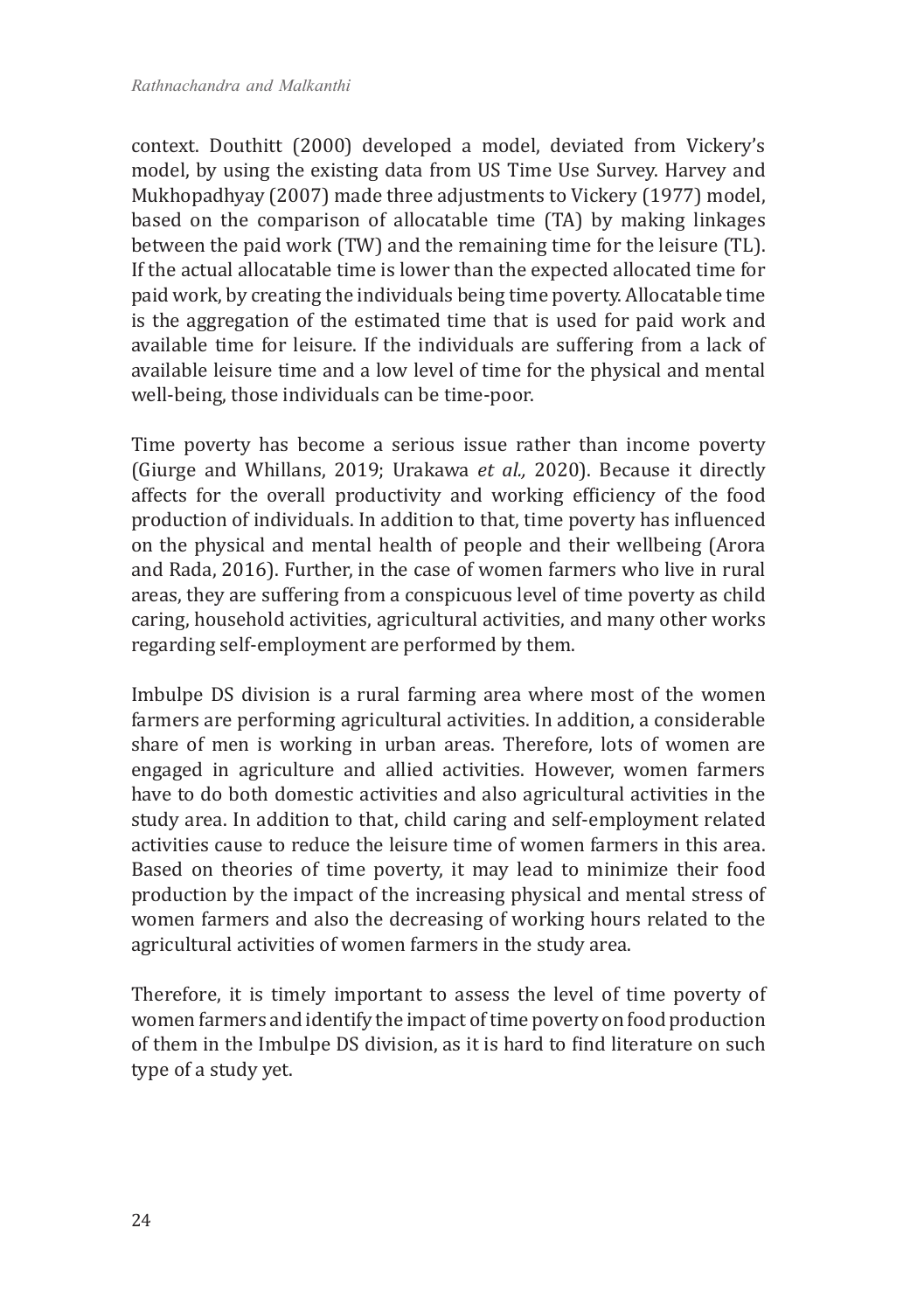### **MATERIALS AND METHODS**

This research was conducted in the Imbulpe DS division of Sri Lanka where many agricultural activities are performed by women farmers. There are 50 Grama Niladhari (GN) divisions in the Imbulpe DS division and about 650 women farmers are living in this area. Based on a simple random sampling method, 300 women farmers were selected to conduct the study from five selected GN divisions of the study area. A pre-tested, selfadministered questionnaire survey was conducted as the primary data collection method from April to July 2019. The survey was conducted as a field interview of women farmers. Descriptive statistics and regression analysis were used as the data analysis method of the study.

Areas of time allocation of women farmers were identified according to the piolet survey within the study area. Such as caring family members, household activities, agricultural activities, and different kinds of paid works.

In order to make a comparison among the two determinants of the time poverty, paid work (TW) and available time for leisure activities (TL) with the allocable time (TA) represent by the following formula,

Formula 1: Time comparison between the paid work and leisure with the allocable time.

Time for leisure (TL) = Allocatable time (TA) – Time for paid work (TW) According to the model of Harvey and Mukhopadhyay (2007),

Formula 2: Remaining time period for the allocable time with the selected dimensions

Allocatable time (TA) = 24 - Time required to physical and mental wellbeing (TN) - Time required to domestic activities (T1)

These formulas 1 and 2 were used to assess the level of time poverty of women farmers with the necessary modifications according to the study. The headcount index of time poverty was assessed as follows.

Formula 3: Headcount index of time poverty (Elena and Quentin, 2006)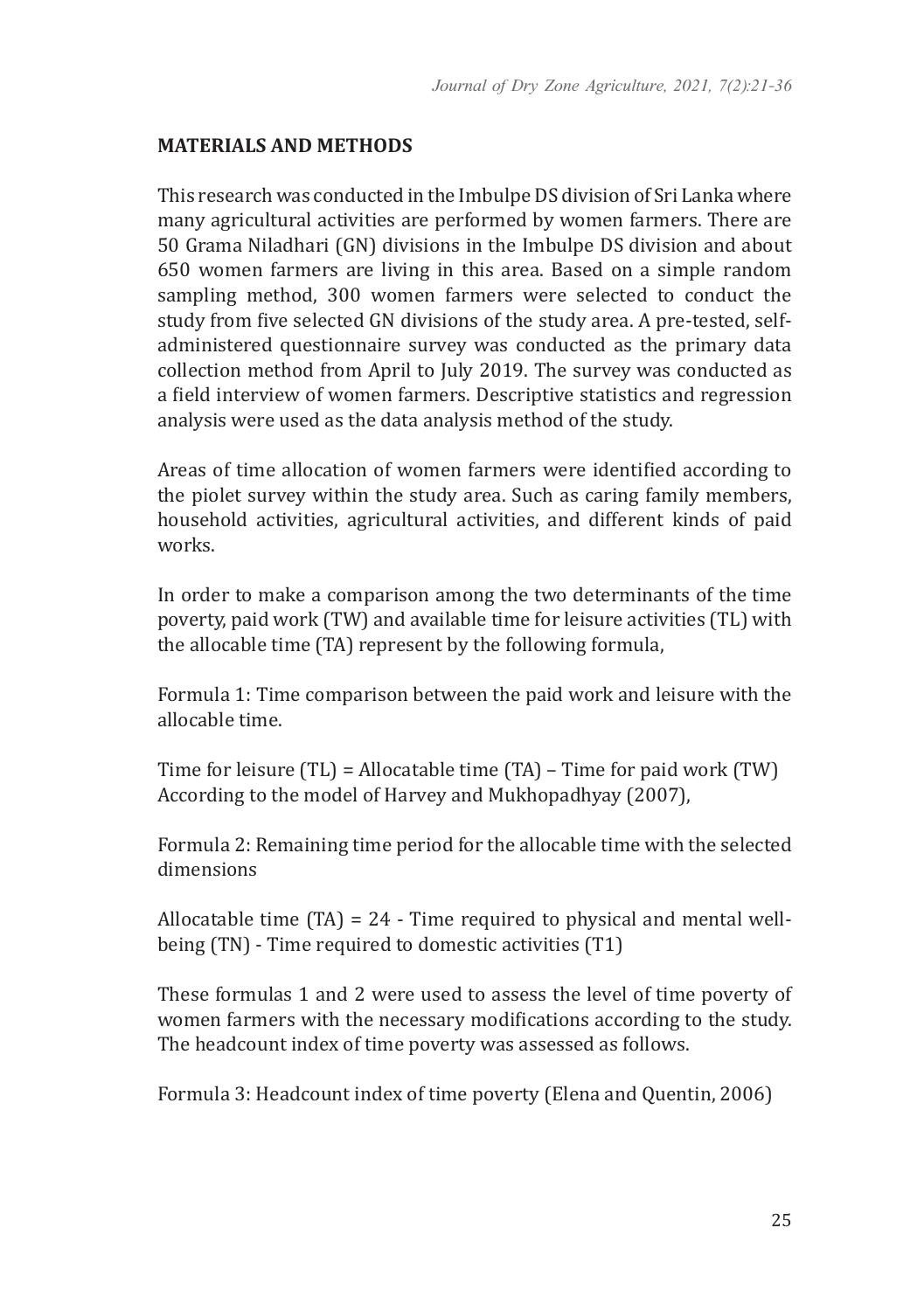Headcount index of time poverty = Individuals who are time-poor  $(q)$ Population size (n)

"Individuals which are time poor (q)" was calculated by identifying who are the individuals time-poor considering about the upper level of 70% of time poverty within the study area. Beyond the 70% of time poverty was taken as the marginal group of time-poor (Elena and Quentin, 2006). In addition to that, 300 of the respondents were considered as the population size of the study area.

The impact of time poverty on food production was measured by using the model of Arora and Rada (2016) with necessary modifications according to the study area. The independent variable was the time poverty of women farmers and food production was considered as the dependent variable of the study. The level of time poverty of each respondent was assessed by the model of Harvey and Mukhopadhyay 2007 with necessary modifications and based on the study of Elena and Quentin (2006). The food production of individuals was calculated as kg/acre. Because the level of food production of the study area may differ based on the size of the farmland. Primary data were analyzed with the use of descriptive statistics and regression analysis using SPSS software version 23.

## **RESULTS AND DISCUSSION**

#### **Socio-demographic profile of respondents**

The socio-demographic factors of the women farmers are presented in Table 1. All the respondents were women; therefore, the gender variable was missed in the data. Based on the results of Table 1, the mean age range of the respondents was 40 - 49 years indicating that they were obtained in middle age category. Therefore, they have adequate power of decision-taking related to household matters and farming activities (Ibharhokanrhowa, 2016). A share of 19.7% of the respondents was reported as below 40 years whereas 4.7% of women farmers belonged to the age group of 20-29 years. The young age category (less than 30 years) constituted 4.7% of respondents and 46% of women farmers were in the middle age range (30- 50 years). In addition, 49.3% of respondents were in the age of more than 50 years. Therefore, these findings concluded that the majority of the respondents are in adult age range. According to the results of the study, 2.7% of respondents were single in their marital status, while the majority of the respondents (93%) were married.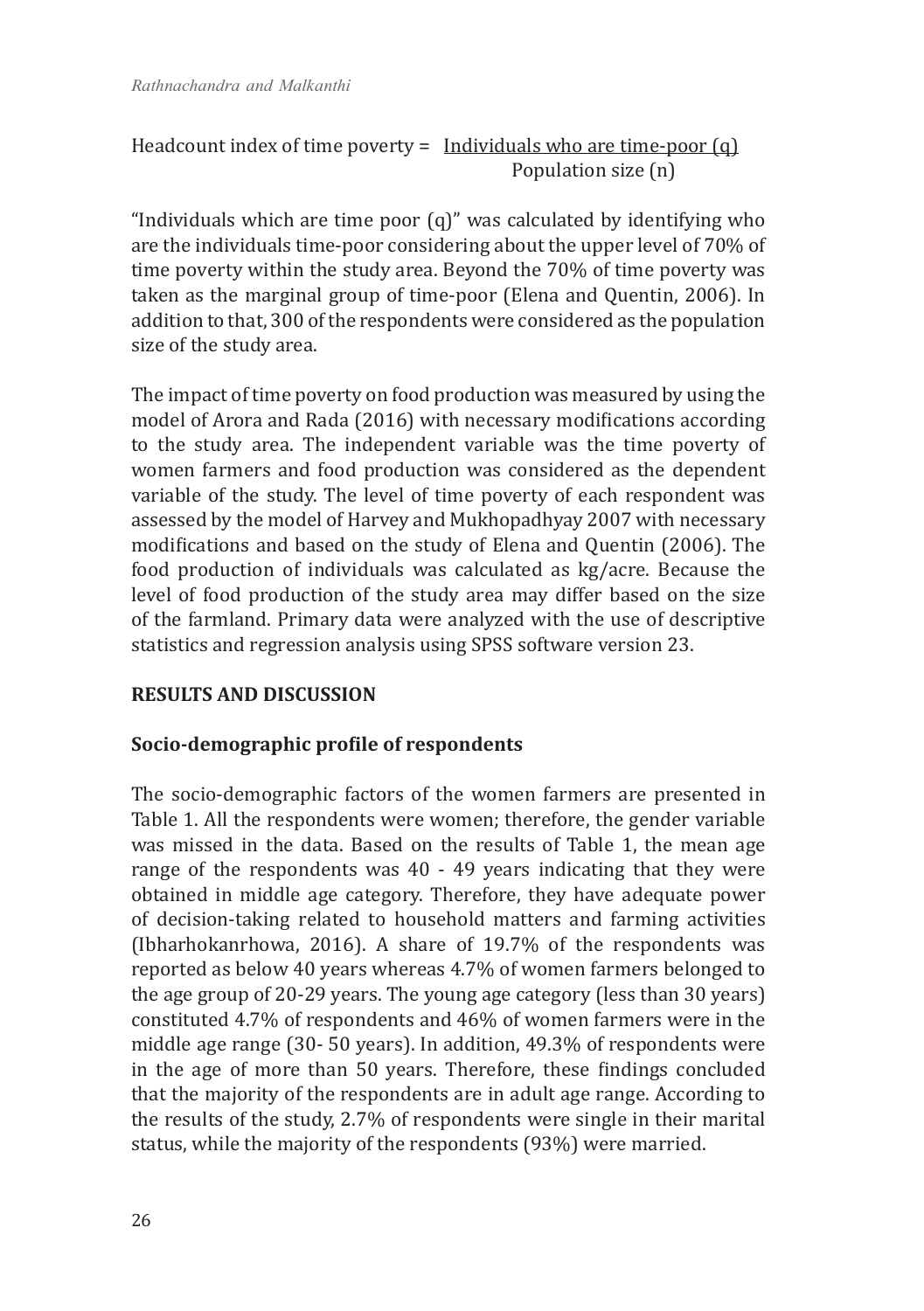| Selected variable                      | Freq. | $\%$ | Selected variable                                       | Freq.  | $\%$ |
|----------------------------------------|-------|------|---------------------------------------------------------|--------|------|
| Age                                    |       |      | No. of children                                         |        |      |
| $20 - 29$                              | 14    | 04.7 | 0 child                                                 | 09     | 03.0 |
| $30 - 39$                              | 45    | 15.0 | 1 child                                                 | 56     | 18.7 |
| $40 - 49$                              | 93    | 31.0 | 2 children                                              | 133    | 44.3 |
| $50 - 59$                              | 81    | 27.0 | 3 children                                              | 85     | 28.3 |
| $60 - 69$                              | 54    | 18.0 | 4 children                                              | 27     | 09.0 |
| $70 - 79$                              | 13    | 04.3 | 5 children                                              | 05     | 01.7 |
| Marital status                         |       |      | Level of education                                      |        |      |
| Single                                 | 08    | 02.7 | No formal<br>education                                  | 06     | 02.0 |
| Married                                | 279   | 93.0 | Primary education                                       | 47     | 15.7 |
| Widowed                                | 13    | 04.3 | Secondary                                               | 242    | 80.7 |
| Divorced                               | 00    | 0.0  | education<br>Tertiary education                         | 05     |      |
|                                        |       |      |                                                         |        | 01.7 |
| <b>Farmland</b> size<br>(acres)        |       |      | Family size                                             |        |      |
| $0 - 0.5$                              | 73    | 24.3 | Less than 3                                             | 158    | 52.7 |
| $0.5 - 1$                              | 56    | 18.6 | $4 - 6$                                                 | 135    | 45.0 |
| $1 - 1.5$                              | 95    | 31.7 | more than 6                                             | 07     | 02.3 |
| $1.5 - 2$                              | 76    | 25.3 |                                                         |        |      |
| Monthly income                         |       |      | Monthly income<br>from agriculture                      |        |      |
| $0 - 20000$                            | 25    | 08.3 | $0 - 20000$                                             | 27     | 09.0 |
| 20001 - 40000                          | 208   | 69.3 | $20001 - 40000$                                         | 273    | 91.0 |
| $40001 - 60000$                        | 67    | 22.3 | $40001 - 60000$                                         | $00\,$ | 0.0  |
| Number of<br>trainings<br>participated |       |      | Savings (to<br>purchase inputs for<br>next cultivation) |        |      |
| $0 - 10$                               | 101   | 33.7 | $0 - 1500$                                              | 09     | 03.0 |
| $11 - 20$                              | 168   | 56.0 | $1501 - 3000$                                           | 13     | 04.3 |
| 21 - 30                                | 69    | 23.0 | $3001 - 4500$                                           | 187    | 62.3 |
| $31 - 40$                              | 52    | 17.3 | 4501 - 6000                                             | 91     | 30.3 |

Table 1: Socio-demographic profile of respondents (n = 300)

(Source: Field survey, April-July 2019)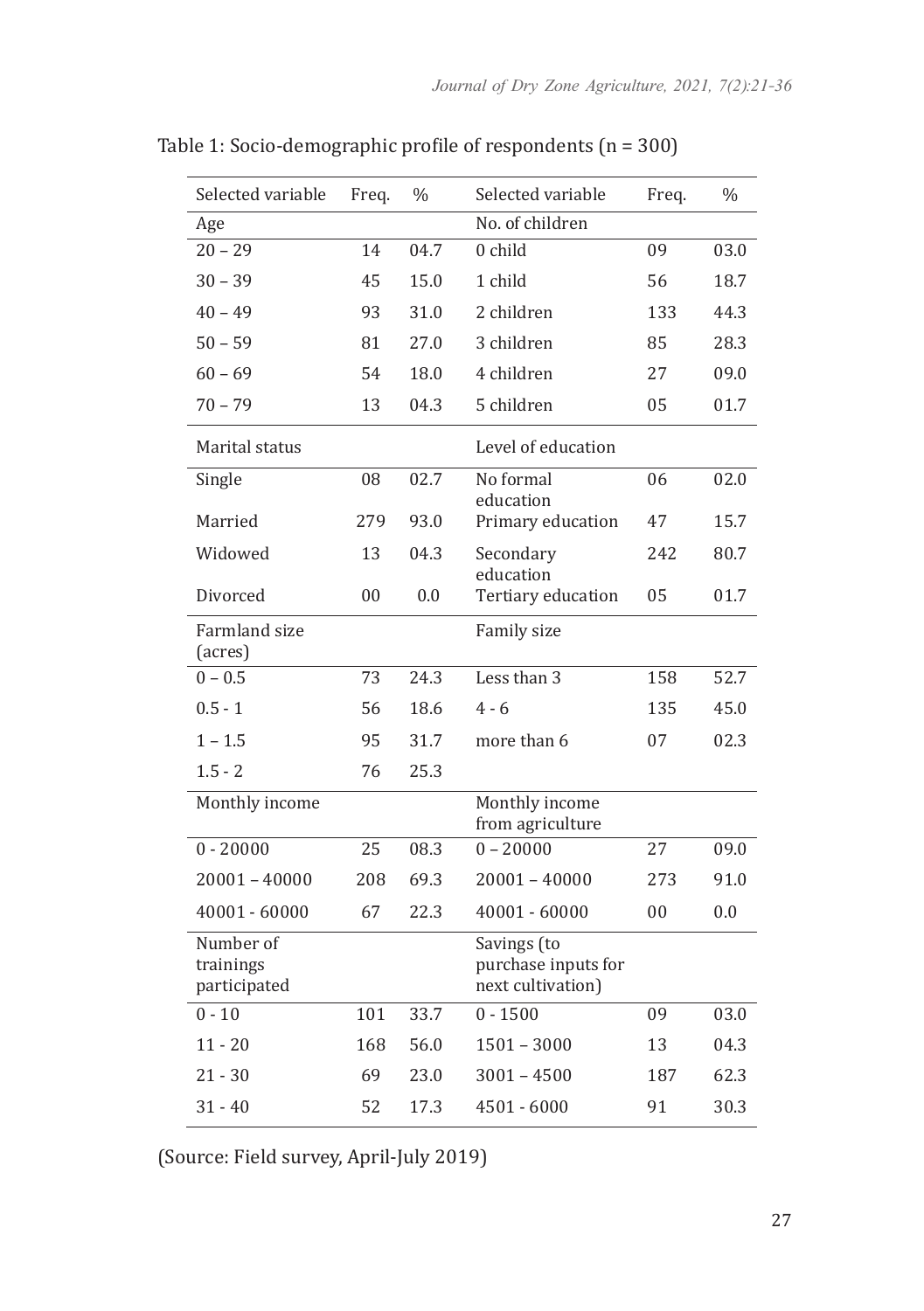The majority of the women farmers have only 2 or 3 children. Only 3% of respondents were reported that they do not have children. When respondents' level of education is concerned, while 80.7% of women farmers had gained secondary education as their level of education, there were 2% of the respondents without having any formal education. When consider the family size of the respondents, 29.7% of them had only 4 family members, 10.3% of the respondents had 5 members and 5% of respondents had 6 members in their family. Furthermore, 91% of the respondents were earning LKR in between 20001-40000 as the monthly average income while 9% of them were receiving LKR in between 0-20000.

#### **Time allocation of the women farmers**

The time allocation of women farmers for different activities is presented in Table 2. Basically, respondents allocated time according to the requirements for the day to day lives such as caring family members, household activities, agricultural activities, and different kinds of paid works.

| Pattern of time allocation | Category<br>(hours) | Frequency | Percentage |  |
|----------------------------|---------------------|-----------|------------|--|
| Domestic activities        | $5 - 10$            | 281       | 93.7       |  |
|                            | $11 - 15$           | 19        | 6.3        |  |
|                            |                     |           |            |  |
| Family caring activities   | $5 - 10$            | 30        | 10.0       |  |
|                            | $11 - 15$           | 65        | 21.7       |  |
|                            | $16 - 20$           | 205       | 68.3       |  |
|                            |                     |           |            |  |
| Agricultural activities    | $0 - 4$             | 47        | 15.7       |  |
|                            | $5 - 10$            | 169       | 63.0       |  |
|                            | $11 - 15$           | 64        | 21.3       |  |
|                            |                     |           |            |  |
| Paid work                  | $0 - 4$             | 171       | 57.0       |  |
|                            | $5 - 10$            | 129       | 43.0       |  |
|                            |                     |           |            |  |
| Leisure activities         | $0 - 4$             | 196       | 65.3       |  |
|                            | $5 - 10$            | 104       | 34.7       |  |

Table 2: Time allocation of women farmers (hours per day) (n = 300)

(Source: Field survey, April-July 2019)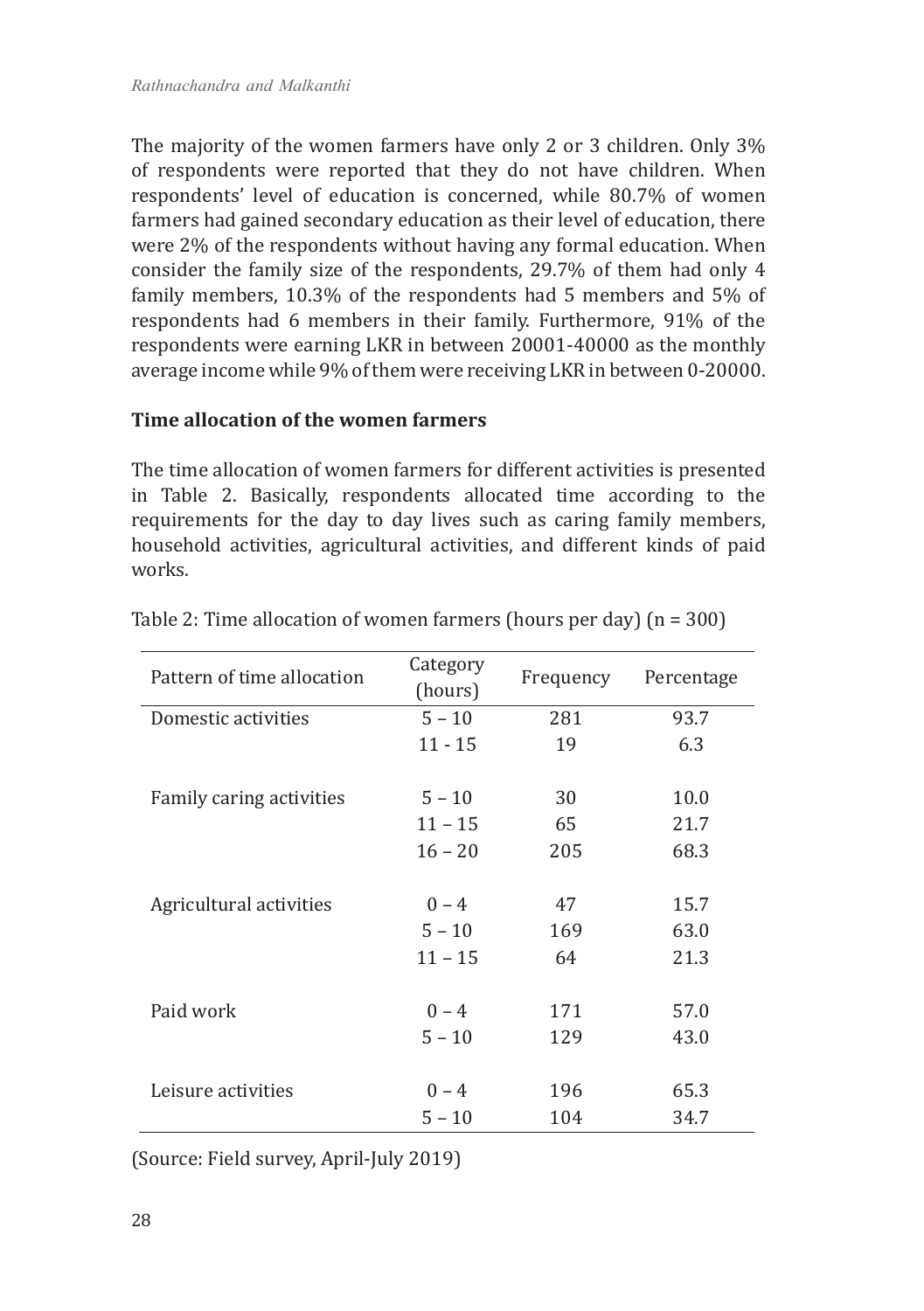As per the results of Table 2, most of the respondents (93.7%) have allocated 5-10 hours per day for domestic activities. Also, a least number of women farmers (6.3%) have allocated 11 – 15 hours per day for domestic activities. When consider the family caring activities, the majority of the respondents (68%) has devoted 16 – 20 hours per day, whereas, 30% of the respondents have devoted  $5 - 10$  hours per day to the family caring activities. Thus, they perform fewer amounts of family caring activities, because 5 – 10 hours per day for the family caring activities were reported by most of the respondents who are widowed or adults among other respondents of the study area.

The time allocation for the agricultural activities has come under 5 – 10 hours per day by the majority of the women farmers. Also, the lowest percentage of women farmers (15.7%) has spent 1 – 4 hours per day for their agricultural activities. Because they have a higher degree of family caring and household activities. Most of the respondents have carried out self-employment activities as economic activity. Moreover, 57% of women farmers have spent 1–4 hours per day for paid work or economic activity. When consider the time allocation for leisure activities by the women farmers in the study area, the majority of the respondents (65.3%) reported that they have 0 – 4 hours per day for the leisure activities.

When consider the marginal group of time poverty, 239 respondents were selected as individuals who were time poor within the study area. According to the findings of the study, calculation of Head Count Index of Time Poverty in this area is as follows,

```
Head count index of time poverty = Individuals which are time-poor (q)
                               Population size (n)
                    = 0.79
```
This study reveals that women farmers in Imbulpe DS division have obtained a considerably higher headcount index of time poverty (0.79) in their efforts in food production. Therefore, it can be concluded that women farmers who lived in the Imbulpe DS division consist of a low level of time for their leisure activities. Further, the average level of time poverty was represented as 78.9% among these women farmers.

According to the studies of Bardasi and Wodon (2010), 0.735 is the level of time poverty of the rural women farmers in Guinea. When consider the women farmers in Guinea, generally allocated their time for self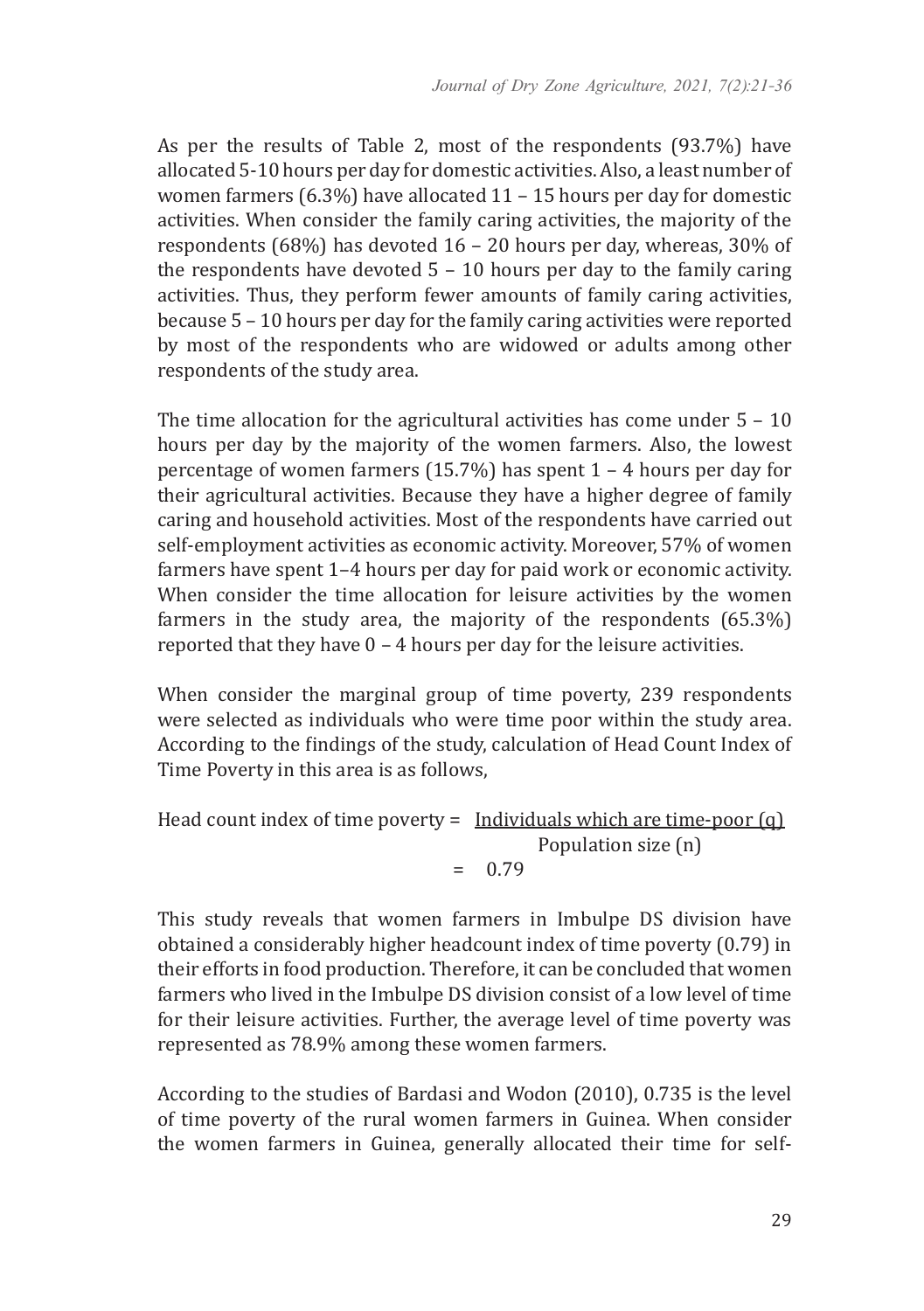employment, paid work and unpaid work, domestic activities, and also agricultural activities. Therefore, they were showed a considerable level of time poverty than the women who lived in developed countries.

As per the results of Williams *et al.* (2015) and Zilanawala (2014), medium discretionary time was noted as 60% in relative terms of threshold time poverty of women farmers. But this study revealed that 78.9% of threshold time poverty in relative terms. However, 60% of the time poverty is represented by the studies conducted in the United States of America and the United Kingdom. Those countries were developed in their economic and social status. Most of the agricultural operations are mechanized and women's involvement in farming activities is at a considerably lower level. Therefore, women who lived in developed countries, usually perform activities in the service sector rather than the agricultural sector. The findings of Arora and Rada (2016) demonstrated that 0.72 is the level of headcount index of time poverty in rural Mozambique area. This figure little bit closer to the value of the time poverty index of the Imbulpe DS division. As Sri Lanka is a still developing country, the agricultural activities are not adequately mechanized, and a considerable level of women who lived in rural areas are engaging in farming activities rather than the service sector. In addition to that, rural women who live in Sri Lanka have to perform self-employment, paid work and un-paid work, domestic activities, and also agricultural activities generally. Therefore, women, farmers showed a higher value of time poverty within the study area.

## **Impact of time poverty on food production**

The impact of time poverty of women farmers on food production was analyzed through the regression analysis and the related results are presented through Table 3 and 4. In here, food production was considered as the dependent variable, and time-poverty was utilized as the independent variable of the study.

As per the results of Table 3, R value denotes the higher degree of correlation which is expressed as 0.807. In addition to that, 65.2% of the total variation in the dependent variable is explained by the independent variable. The P < 0.05 indicates the relationship between time poverty and food production. Based on the results of the Table 4, the standard error (18.8) represents the degree of deviation of observed values from the regression line in 95% confidence interval. However, this value should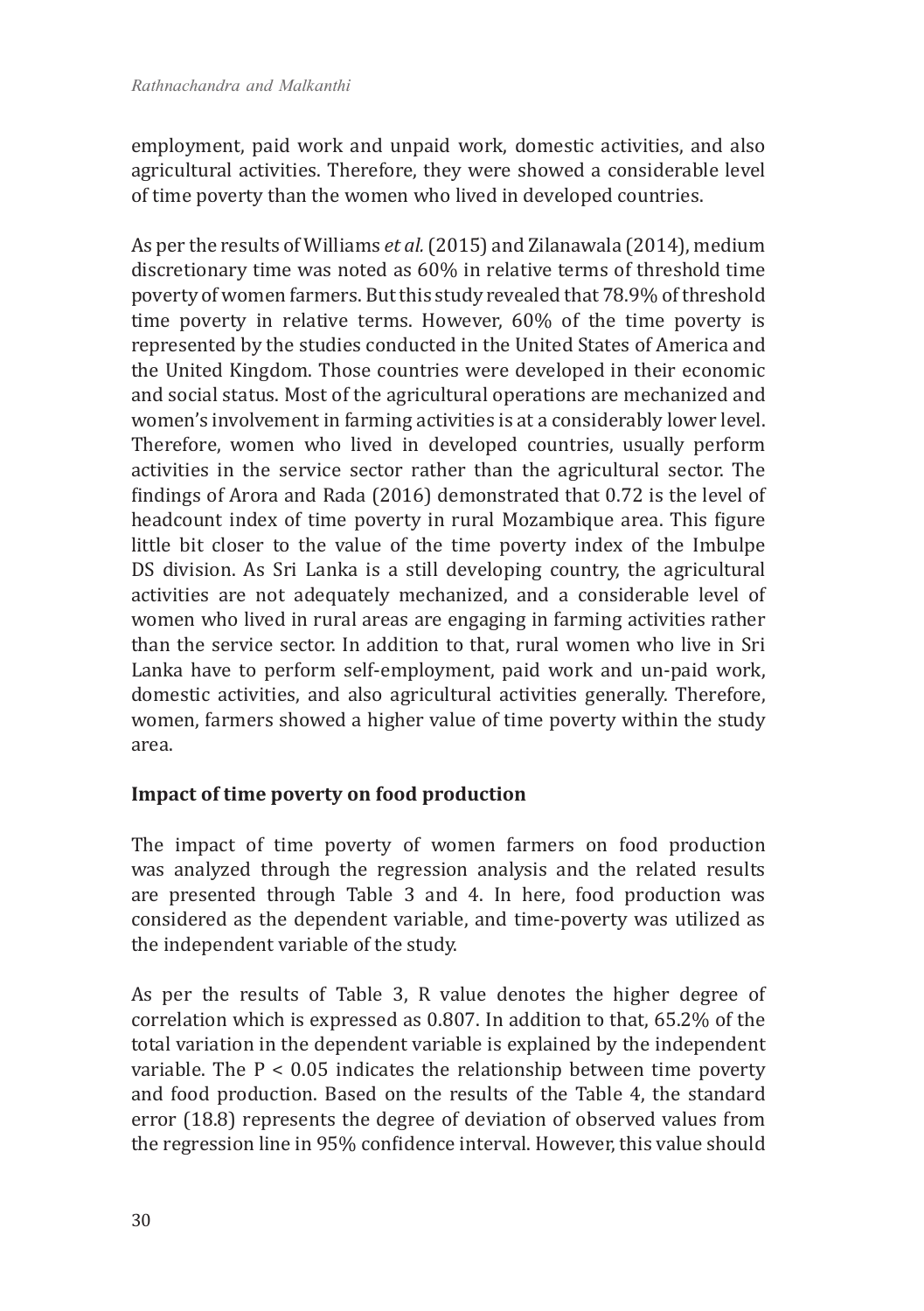be below or approximately equal to 2.5 for the increment of the model preciseness. The coefficient was denoted as (-) 0.807 and it presents the strong, inverse relationship between the time poverty of women farmers and food production within the study area. Therefore, these findings conclude that when the time poverty of women farmers increased, food production goes down.

Table 3: Model summary of the impact analysis of the time poverty and food production

| Model |                              |                    | Std. Error | <b>Change Statistics</b> |         |      |
|-------|------------------------------|--------------------|------------|--------------------------|---------|------|
|       | of the<br>Square<br>Estimate | R Square<br>Change | Change     | Sig. F<br>Change         |         |      |
|       | .807a                        | .652               | 899.202    | .652                     | 557.232 | .000 |

Table 4: Coefficients of the impact analysis of the time poverty and food production

| Coefficients                                               |                |            |              |          |      |  |  |
|------------------------------------------------------------|----------------|------------|--------------|----------|------|--|--|
| Model                                                      | Unstandardized |            | Standardized |          | Sig. |  |  |
|                                                            | Coefficients   |            | Coefficients |          |      |  |  |
|                                                            | B              | Std. Error | <b>Beta</b>  |          |      |  |  |
| (Constant)                                                 | 10026.89       | 360.53     |              | 27.81    | .000 |  |  |
| Time poverty of                                            | $-444.75$      | 18.84      | $-.807$      | $-23.60$ | .000 |  |  |
| respondents                                                |                |            |              |          |      |  |  |
| a. Dependent Variable: What is your total food production? |                |            |              |          |      |  |  |

According to the studies of Arora and Rada (2016), time poverty of women farmers has an adverse effect on their agricultural production. Because they respond to increase domestic activities and family caring activities by minimizing the time duration for agricultural activities and leisure activities. Moreover, when the level of time poverty increases, it generates a negative effect on women's physical and mental status, which causes to reduce the productivity of the farm. Further, a study by Nichols (2016) revealed that time poverty creates a considerable negative impact on the food production of women farmers. In addition to that, according to FAO (2015), Women's triple working aspects of productive, reproductive, and social spheres buildup considerable impact on their food production, working efficiency, and well-being, and health. Women's reproductive and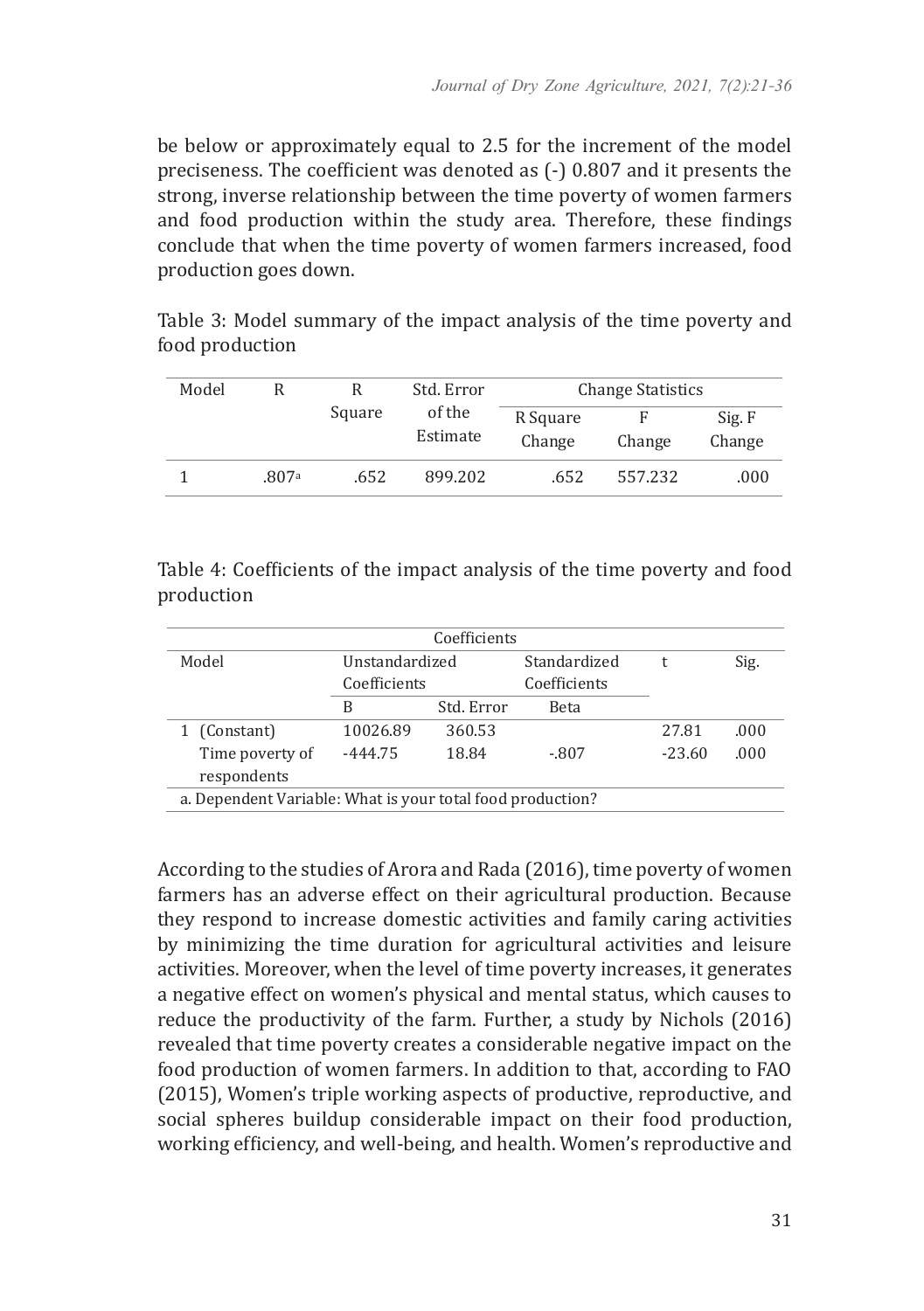productive workload creates a negative effect on their coffee production in Mexico based on the study of the impact of time poverty on women's participation in coffee producer organizations (Lyon *et al.,* 2017). Therefore, formulation of timely important policies to avoid time poverty of women farmers, educative approach to manage the stress conditions of the women farmers, enhance participation of family members to the farming activities, enhance market information accessibility and directed to use new farming technologies and empower women through diversification of employment activities to enhance the level of food production of women farmers in this area are highly important.

#### **CONCLUSIONS**

Most of the respondents represented an economically active range population and they have considerable educational level same as the male counterpart of the study area. The majority of the respondents were married. Therefore, they have to do child caring, household activities as well as agricultural activities. Respondents were showed about their lower level of leisure time duration due to the social responsibilities as a mother or housewife. Imbulpe area is based on rural culture and they have enough land area for the farming activities. Because their average farmland size was 1.25 acres. Most of the respondents mentioned LKR 25,000 as their average monthly income which is earning from farming activities. The time allocation for the agricultural activities has been categorized as 5 – 10 hours per day by the majority of the women farmers. Because they have a higher degree of family caring and household activities. Less than 4 hours per day was devoted by the majority of the women farmers as their time allocation for the paid performance because they have a higher degree of family caring activities and also the domestic activities. When consider the time allocation for the leisure activities of the women farmers, majority of them was prioritized domestic activities, family caring activities, agricultural activities, and paid work when allocating their time durations per day. The rest of the time duration per day was utilized for their leisure activities.

There is an impact of time poverty on food production of the women farmers because when the level of time poverty increases through physical and mental stress, and also the labor input reduction causes the lower productivity of the women farmers. Lower productivity of the respondents decreases the level of food production of the women farmers.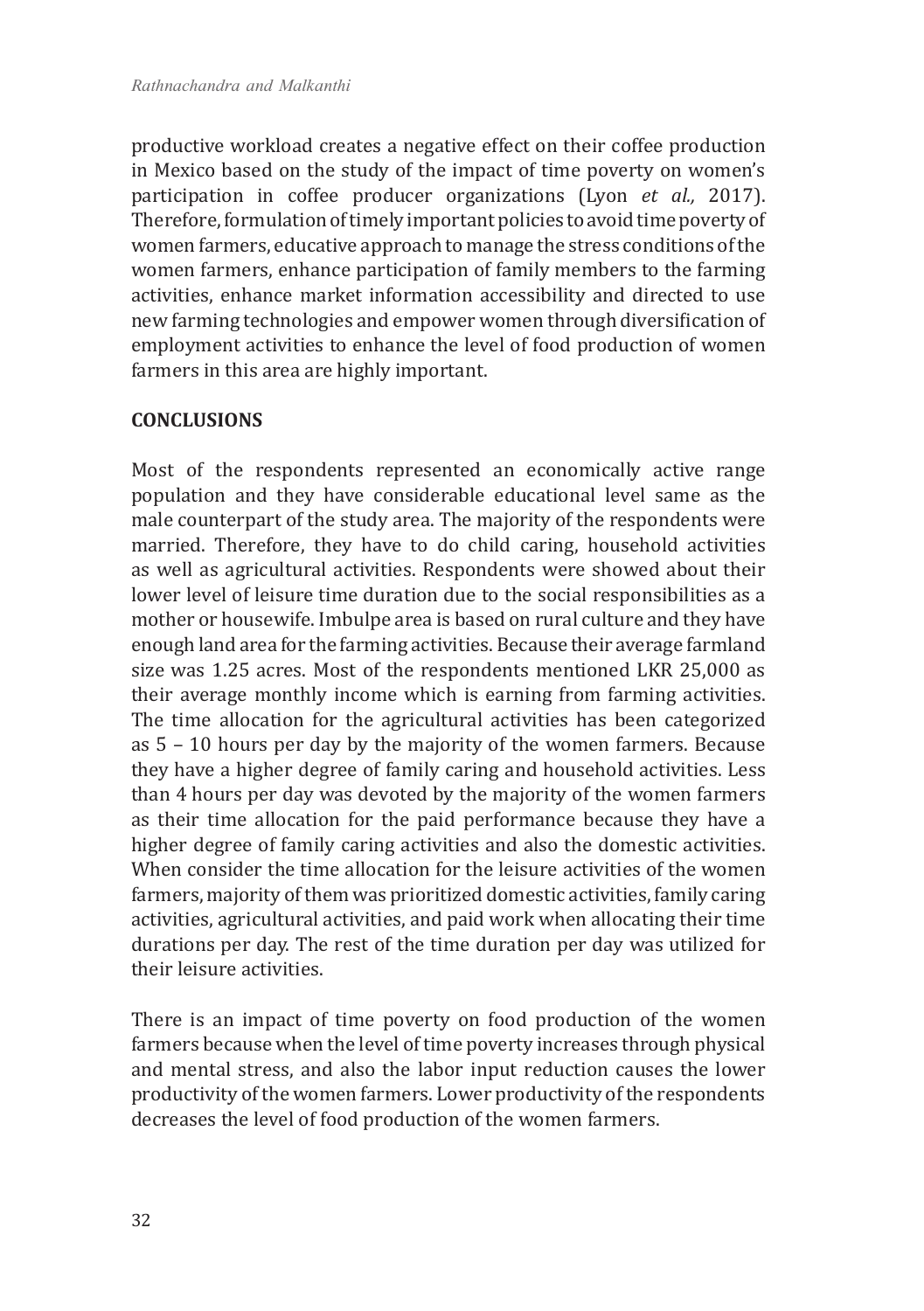This study revealed that women farmers in the Imbulpe DS division obtain a considerably higher level of time poverty headcount index in their efforts in food production. Therefore, it can be concluded that women farmers who lived in the Imbulpe DS division consist with a lower level of time duration for their leisure activities and thus decreases their level of food production.

Therefore, the establishment of child daycare centers for caring for their children, allow to engaging the knowledge and skill development programs for the efficient utilization of time, conducting awareness programs for the family members especially husbands, about the time spend of women farmers to decentralize the workload of them, persuade to engaging in any kind of leisure activity by the women farmers and enhance the participation of stress management programs are timely important to enhance the women farmers lifestyle. And also, enhancement of participation of extension programs and workshops related to the application of modern farming technology and environmentally friendly farming activities and enhance market information accessibility to reduce the time consume when marketing of their agricultural products are the timely important activities that can be used to help these women farmers.

# **DECLARATION OF CONFLICT OF INTEREST**

Authors have no conflict of interest to declare.

## **REFERENCES**

- Arora, D. and Rada, C. 2019. Gender norms and intrahousehold allocation of labor in Mozambique: A CGE application to household and agricultural economics. The Journal of the International Association of Agricultural Economists, 51(2): 259-272.
- Arora, D. and Rada, C. 2016. A Gendered Model of the Peasant Household: Time poverty and Farm Production in Rural Mozambique. Feminist Economics. https://doi.org/10.1080/13545701.2016.1220676
- Arora, D. 2015. Gender Differences in Time-Poverty in Rural Mozambique. Review of Social Economy, 73(2): 196-221.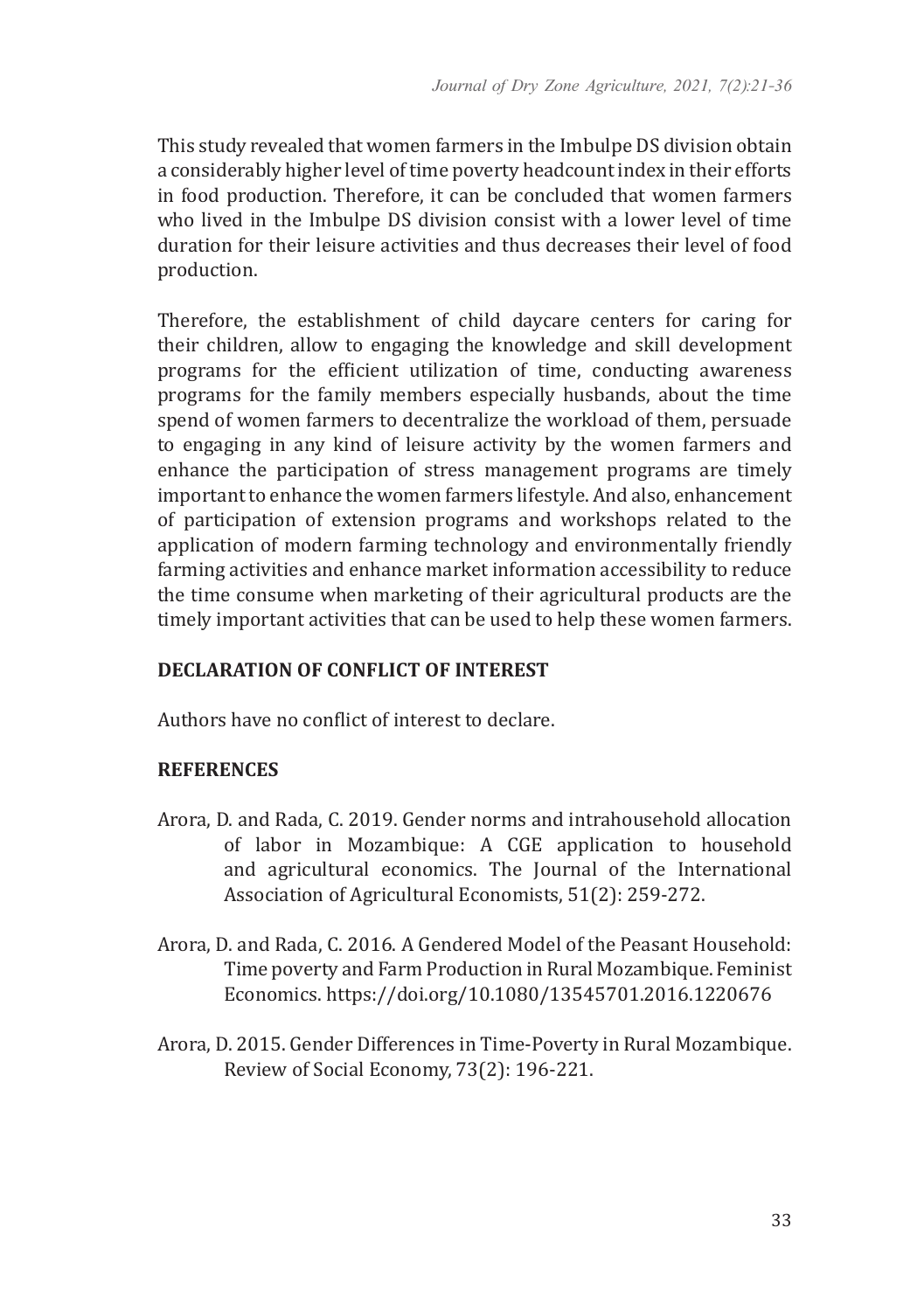- Bardasi , E. and Wodon , Q. 2010. Working Long Hours and Having No Choice: Time Poverty in Guinea. Feminist Economics, 16(3): 45- 78. https://doi.org/10.1080/13545701.2010.508574
- Douthitt , R. A. 2000. "Time to Do the Chores?" Factoring Home-Production Needs into Measures of Poverty. Journal of Family and Economic Issues, 21: 7-22. https://doi.org/10.1023/A:1009423329532
- Elena , B. and Quentin, W. 2006. Measuring Time Poverty and Analyzing Its Determinants: Concepts and Application to Guinea. Chapter 4 : World bank workiing paper, 75-94. https://mpra.ub.unimuenchen.de/11082/
- FAO. 2013. Gender Equality and Food Security. https://www.adb.org/ sites/default/files/publication/30315/gender-equality-andfood-security.pdf. Accessed March 12 2021.
- FAO. 2015. Running out of time: The reduction of women's work burden in agriciltural production. http://www.fao.org/3/a-i4741e.pdf. Accessed March 22 2021.
- Glynn, S. J. 2019, May 18. An Unequal Division of Labor. https://www.americanprogress.org/issues/women/ reports/2018/05/18/450972/unequal-division-labor/.Accessed April 03 2021.
- Giurge, L. M. and Whillans, A. V. 2019. Beyond Material Poverty: Why Time Poverty Matters for Individuals, Organisations, and Nations. Working Paper 20-051, Organizations & Markets Unit, Harvard Business School,Cambridge, MA, 1-617-308-1539. https://www. hbs.edu/ris/Publication%20Files/20-051\_9ccace07-ec9b-409ea6aa-723f091422fb.pdf
- Harvey, A. S. and Mukhopadhyay, A. K. 2007. When Twenty-four hours is not enough: Time poverty of working parents. Social Indicators Research, 82(1): 57 - 77. https://www.jstor.org/stable/20734446
- Ibharhokanrhowa, O. M. 2016. Empowerment of Rural Women Farmers and Food Production in Esan West Local Government Area of Edo State, Nigeria. A Thesis Submitted in Partial Fulfilment of the requirements forthe Degree of Doctor of Philosophy (Ph.d) in Sociology to the Department of Sociology, College of Business and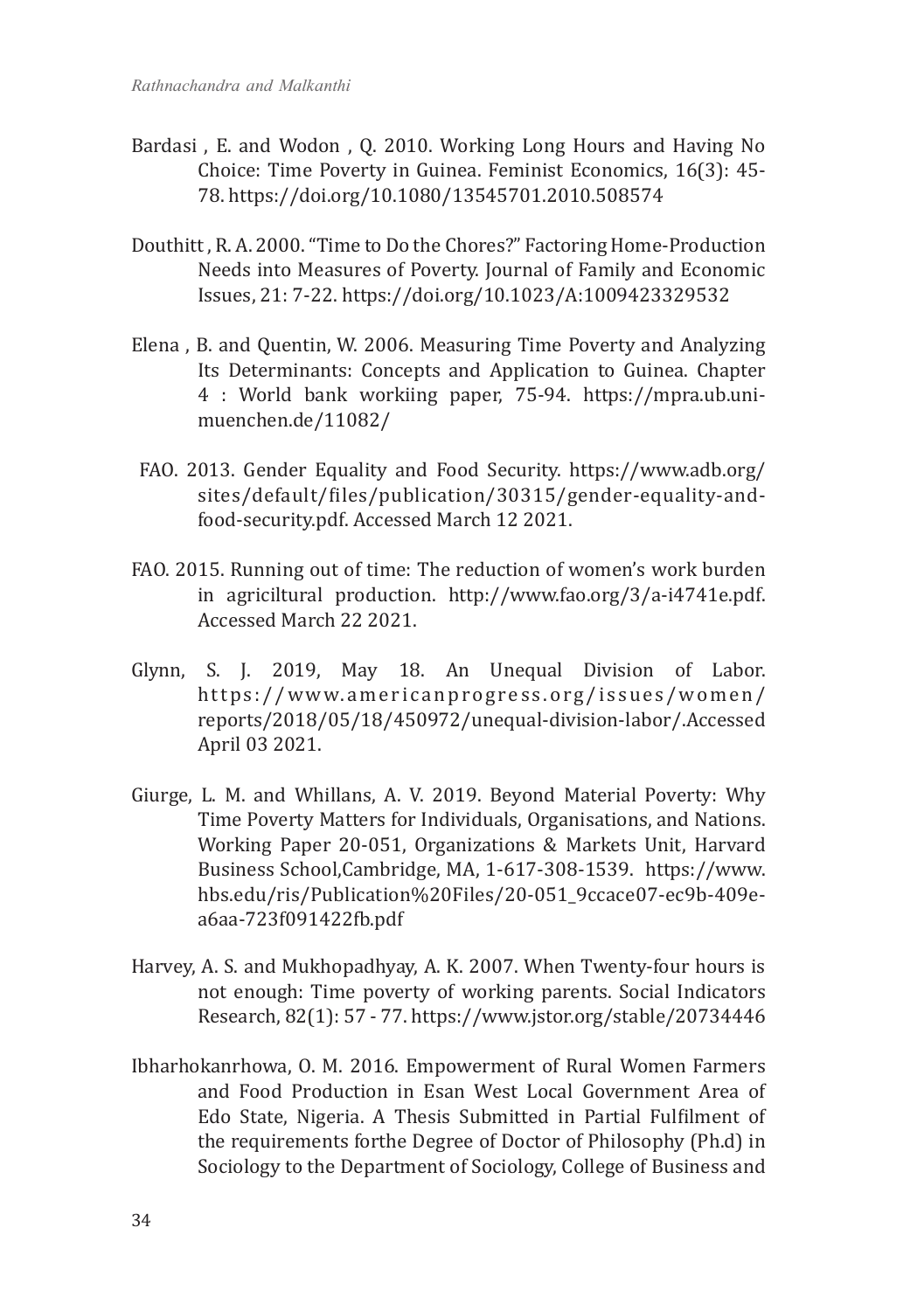Social Sciences Covenant University . http://eprints.covenantuniv

- Irani, L. and Vemireddy, V. 2020. Getting the measurement right! quantifying time poverty and multitasking from childcare among mothers with children across different age groups in rural north India. Asian Population Studies, 17(1): 94-116.
- Jabeen, S., Haq, S., Jameel , A., Hussain, A., Asif, M., Hwang, J. and Jabeen, A. 2020. Impacts of Rural Women's Traditional Economic Activities on Household Economy: Changing Economic Contributions through Empowered Women in Rural Pakistan. Sustainability, 12(7): 2731. https://doi.org/10.3390/su12072731
- Lyon, S., Mutersbaugh, T., and Worthen, H. 2017. The triple burden: the impact of time poverty on women's participation in coffee producer organizational governance in Mexico. Agricultural Human Values, 34: 317-331. https://doi.org/10.1007/s10460-016-9716-1
- Matulevich, E. R. and Viollaz, M. 2019. Gender Differences in Time Use: Allocating Time between the Market and the Household. World<br>Bank Group. http://documents1.worldbank.org/curated/ http://documents1.worldbank.org/curated/ en/555711565793045322/pdf/Gender-Differences-in-Time-Use-Allocating-Time-between-the-Market-and-the-Household.pdf
- Mogilner, C., Whillans, A. and Norton, M. I. 2018. Time, money, and subjective wellbeing. In E. Diener, S. Oishi, and L. Tay (Eds.), Handbook of Well-Being. Noba Scholar. Salt Lake City, UT: DEF publishers. doi:nobascholar.com
- Nichols, C. E. 2016.Time Ni Hota Hai: time poverty and food security in the Kumaon. Gender, Plase and Culture. http://dx.doi.org/10.1080/0 966369X.2016.1160871
- Rusu, D. 2015. Empower Women. https://www.empowerwomen.org/ en/ community/discussions/2015/5/unpaid-work .Accessed 18 March 2021.
- UNDP. 2014. Time Deficits and Poverty The Levy Institute Measure of Time and Consumption Poverty for Turkey. UNDP . www.undp. com. Accessed 16 March 2021.